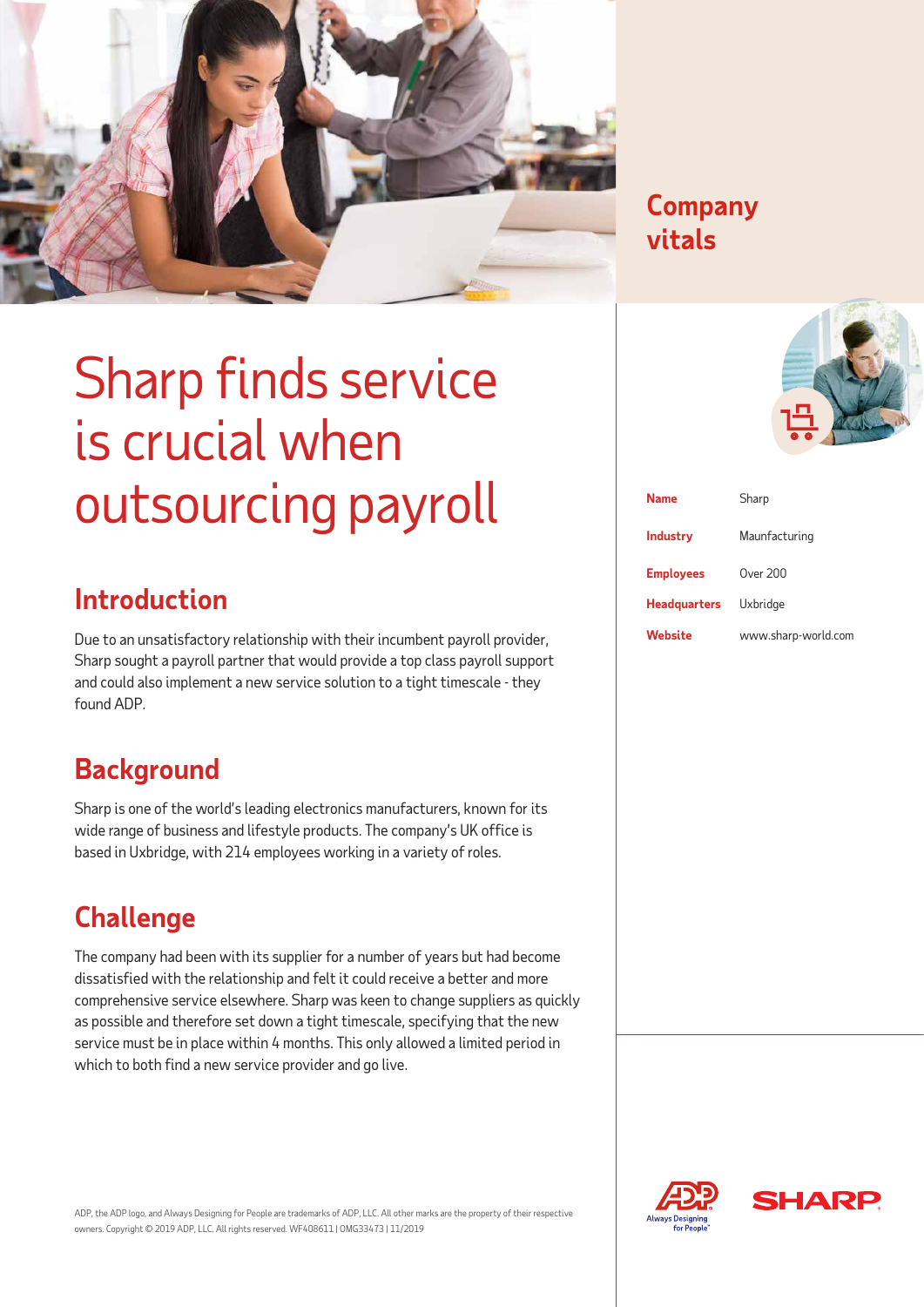As a result, one of the key considerations was that the new provider must be able to implement the system quickly to meet this timescale. However, to further complicate matters, Sharp was also keen to find a partner that could offer HR functionality as part of the package, and that would provide the quality customer service they were so desperately lacking.

#### **The solution**

After considering a number of suppliers, Sharp concluded that ADP could meet all their needs with a web native service with comprehensive Payroll HR functionality. Sharp was already aware of ADP's world class service through its European divisions and was therefore assured of its reputation.

 *"We knew of ADP already, which helped with our decision," explains David Brazier, Payroll Manager at Sharp. "But we were also very impressed by ADP's solution, which offered the HR element alongside payroll, allowing us to replace our old HR spreadsheet method. ADP was also confident that they could meet our tight timescale, which was a huge bonus."* 

Sharp opted for ADP's bureau service option, with data and employee details entered and updated in-house. This option would allow Sharp's Payroll and HR Department to retain maximum control over the process, whilst benefiting from ADP's processing service expertise and the extra functionality provided by the ADP freedom on-line software application.

As part of the package, Sharp also chose to implement Employee Self Service





But we were also very impressed by ADP, which offered HR alongside payroll, allowing us to replace our old HR spreadsheet method. ADP was also confident that they could meet our tight timescale, which was a huge bonus.

David Brazie Payroll Manager, Sharp



ADP, the ADP logo, and Always Designing for People are trademarks of ADP, LLC. All other marks are the property of their respective owners. Copyright © 2019 ADP, LLC. All rights reserved. WF408611 | OMG33473 | 11/2019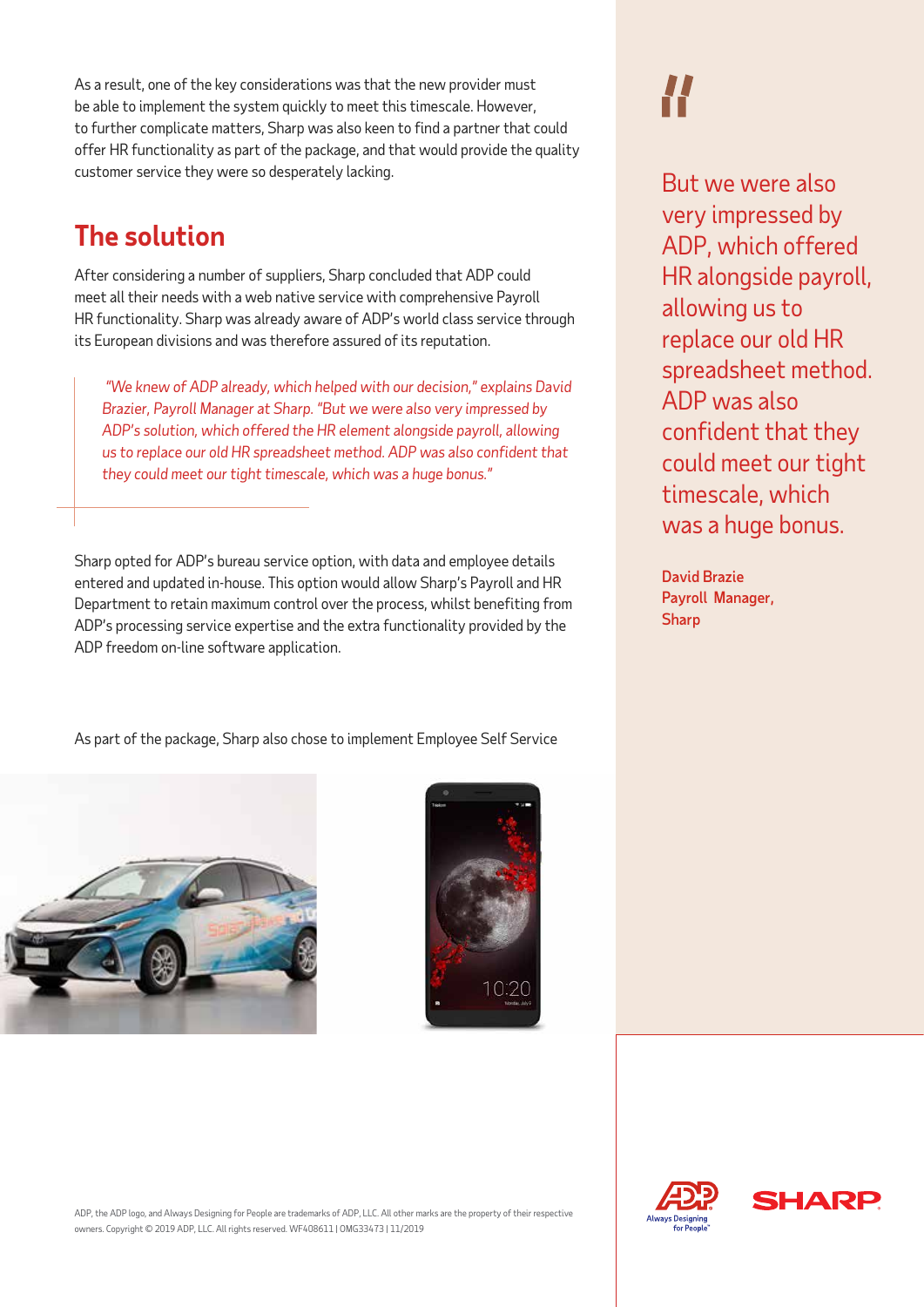(ESS), which allows Sharp's employees to view their pay slip details online, update pre-defined personal details and request annual leave. In order to inimise any risk of employees not being fully engaged with the new functionality and to ensure Sharp reaped the full rewards of the ESS service, ADP successfully conducted a change management programme, encompassing employee communication and training, which ensured employees fully understood the reasoning behind the functionality and the benefits it would bring to them and the organisation.

ADP was implemented on time as promised and Sharp were pleased with how the process was managed. "ADP did an excellent job at implementing the system in the required timeframe, dealing with any hiccups effectively," commented David Brazier.

*"We were also impressed with the training we received, which was very helpful."*

## **The benefits**

Since going live with ADP, Sharp has experienced the advantages of having an online, web native solution. Having the ability to access payroll and HR at any time and from anywhere, without any technical constraints, satisfies the needs of their frequently mobile team, who occasionally work from home. Being a web native solution also offers benefits to employees and managers who are field based. They can now request annual leave remotely through ESS, whilst their supervisors/managers can authorise these requests using the same functionality. From an HR perspective, Sharp now holds all its employee information in one place, encouraging administration efficiency. This means the HR team no longer needs to use annual leave cards, as employees are able to enter their holiday on-line. In addition, information on employee qualifications and experience, which would previously have been held in manual files, is now kept electronically, giving quick and easy access.

#### **The Results**

Having partnered with ADP, Sharp has benefited from an efficient, reliable and easy-to-use service and solution, as Brazier explains:

*"Since working with ADP we have been a lot happier and the payroll has run much more efficiently than it did with our previous provider. We are now able to run ad hoc reports and emergency payments, which were not possible before, and most importantly, when we call ADP, we know that they will be on hand to help."* 

#### ADP, the ADP logo, and Always Designing for People are trademarks of ADP, LLC. All other marks are the property of their respective owners. Copyright © 2019 ADP, LLC. All rights reserved. WF408611 | OMG33473 | 11/2019

ADP did an excellent job at implementing the system in the required timeframe, dealing with any hiccups effectively,"

David Brazie Payroll Manager, **Sharp**